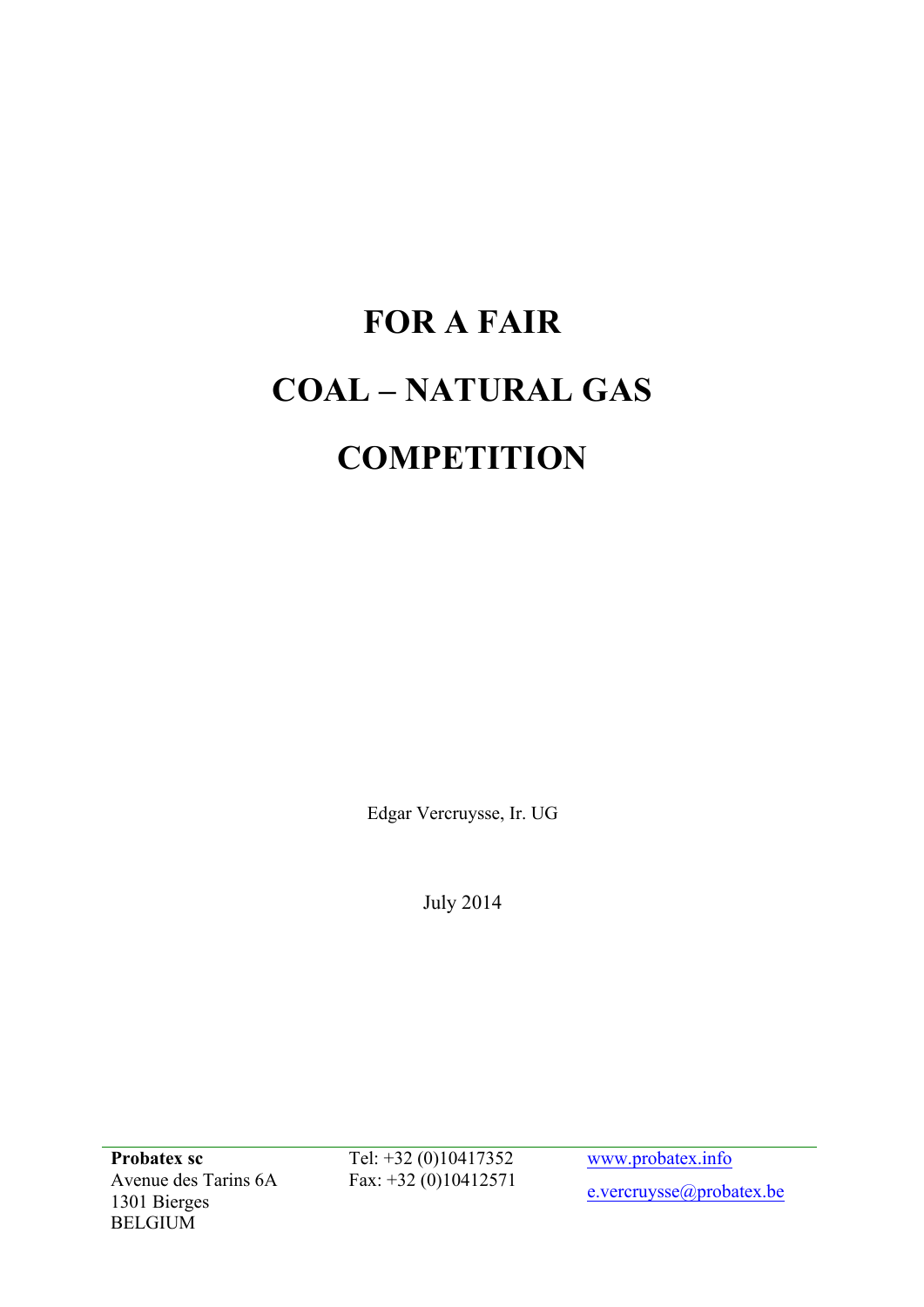# **1** Purpose of the study

We propose a price setting geopolicy for CO2 from coal combustion in order to establish a long-term competitive balance between natural gas (NG) and coal on the energy market.

# **2 Abstract**

Coal and natural gas (NG) are both used for the production of electricity.

The kWh from coal combustion is more economic, but its CO2 emissions are approximatively twice as high.

The study evaluates CO2 price setting, which would make the kWh-NG competitive with the kWh-coal, and proposes the contribution of the Coal Boards in the creation of an International Investment Fund. This Fund will have for mission to finance research and make investments intended to reduce the CO2 emissions of thermal power plants.

Thus, we hope to be able to contribute to the implementation of a CO2 price setting arrangement demanded from companies and banks by the World Bank within the scope of the Climate Summit of Mr Ban Ki-moon, United Nations' Secretary General.

# **3 Background**

Like natural gas (NG), the coal used for the production of electricity releases approximately twice as much CO2 into the atmosphere as NG. And, the lack of a geopolicy concerning the CO2 price setting has only allowed its limited application.

In fact, applied initially only by some regions, it became untenable in view of the economic advantage gained by those who did not apply it.

An advantage resulted in favour of coal, which not only is clearly more competitive for many regions, but also clearly more polluting due to its higher CO2 emissions.

How to establish a competition with equal chances for natural gas and coal is the issue raised by this study.

Before proposing an alternative to taxing, let us evaluate the CO2 price setting which would allow a healthy competition between NG and coal.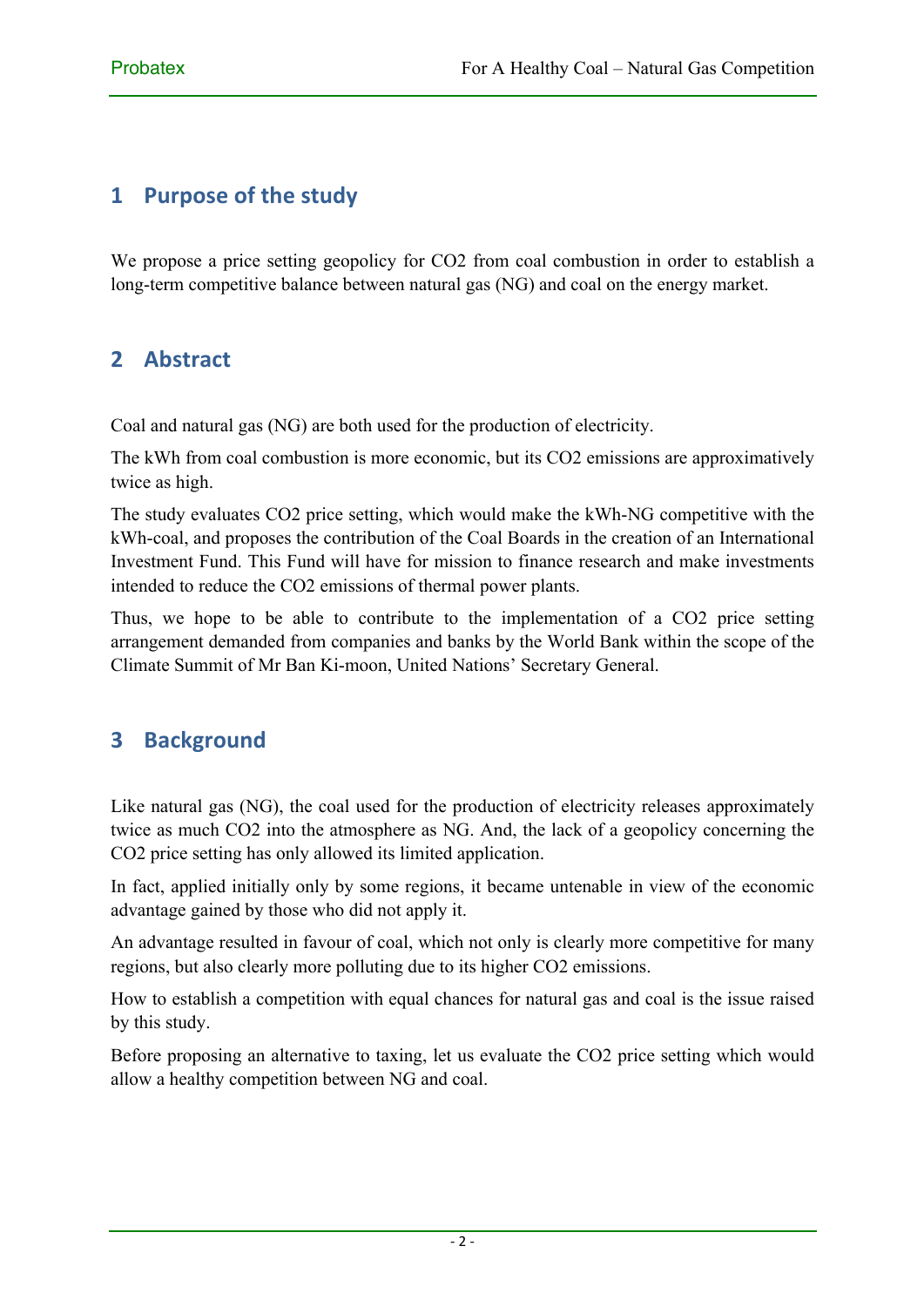### **4 Balanced competition between energy-coal and energy-NG**

The study [1] of the International Energy Agency (IEA) mentions the cost of electricity produced from coal and NG. A cost bracket is given for both of these alternatives. The lowest costs are selected hereafter :

. for coal : \$0.0294/kWh in 2008

. for NG : \$0.0358/kWh in 2008

The difference of \$0.0064/kWh in 2008 in favour of coal is assumed to be the same *today*.

The *current* difference, varying from one region to another, is not evaluated by our study.

It can be priced based on the European Commission's study [2].

This cost difference can be reduced by taking into account the different emissions of both these energies.

The cost of the kWh-coal is currently lower than that of the kWh-NG. However, these emissions are higher. They represent a surplus. A price applied to this surplus of CO2 emissions would allow obtaining for NG a cost for a kWh equal to that of coal.

What should this price be equal to ?

The cost difference of \$0.0064/kWh between the kWh-coal and the kWh-NG should be equal to the cost of the *surplus* of the CO2 emissions resulting from coal.

According to the IEA [3], the CO2 emissions are evaluated at :

0.92 kg CO2/kWh for coal

0.40 kg CO2/kWh for NG

The *surplus* of 0.52 kg.CO2/kWh emitted by coal should be equal to \$0.0064/kWh for an equivalence of the cost for electricity produced by coal compared to that by natural gas. This leads to a cost for the CO2 *surplus* from coal of \$12.30/t.

The *surplus* of the emissions from coal compared to those from NG is thus 0.52/0.92 x100, that is, 56.5 % of the total emissions from coal.

A price setting of the emissions of the CO2 *surplus* at \$12.30/t would thus lead to a competition of equal chances for NG and coal.

This price setting applied by *only one region* is untenable in view of the economic advantage gained by those who do not apply it. In this case, economy wins over ecology.

Could a price setting of \$12.30/t.CO2 for the *surplus* of the emissions from coal be agreed to by *all the regions*?

Let us point out for this price setting that the application would be facilitated by conventional control and measurement means.

It should be noted that *at this stage* the study proposes only a *price setting for the surplus of the CO2 emissions from coal compared to those from NG, with the exclusion of the others.*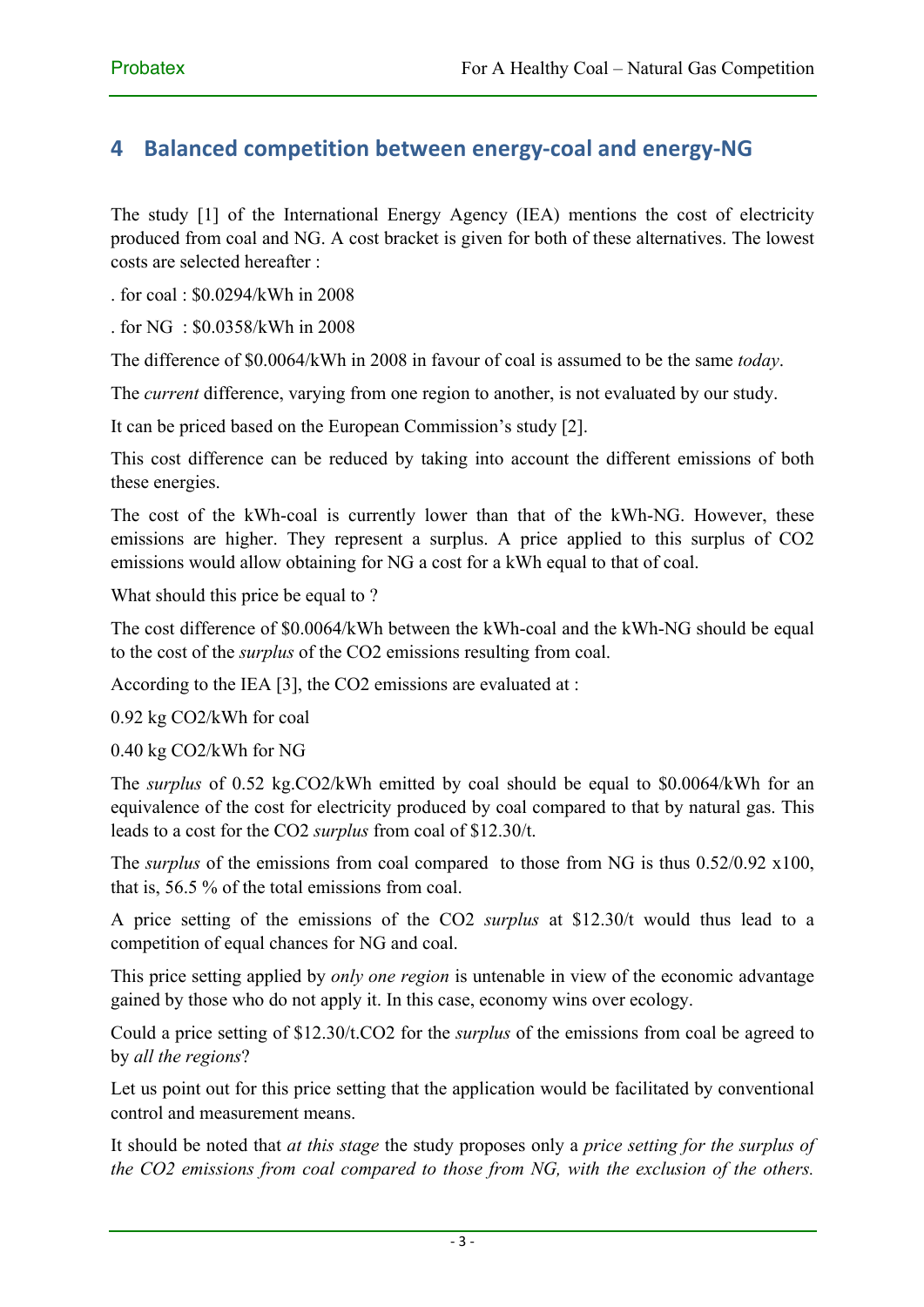This does not prevent the use of other forms of price setting or taxations aimed at promoting renewable energies, for example.

For the price setting to be acceptable to Coal Boards, it should provide for allocations to profitable research and investments intended mainly to reduce CO2 emissions.

We think, first, of new thermal power plants incorporating CO2 sequestration.

This price setting, which is often envisioned today in the form of a taxation, could in fact be replaced by a price setting which would allow the *contributions* of Coal Boards in an Investment Fund responsible for allocating them to these projects.

This would eliminate objections from the Coal Boards and would prove beneficial for all the regions and all the players.

In fact, everyone is concerned by the ecological problems linked to CO2 emissions first in the atmosphere and then in the acidified oceans.

CO2 sequestration implies for thermal power plants the *gasification* of coal rather than its *combustion*, which leads to a higher energy yield and a reduction of mainly dust emissions [4]. The control of the technology of gasification and sequestration would be an obvious additional economic asset for Coal Boards that would ensure the technology's profitability.

Natural gas would find its place on the market with equal chances like for coal.

Renewable energies should become more competitive.

Despite of the interest for all the regions, this contribution by the Coal Boards to an Investment Fund is not applied. Why not include this problem on the agenda of the World Conferences on Climate, Energy, Commerce?

But what would be likely to be proposed?

#### **5 Application proposal - Test**

Since an agreement should be obtained from *all the regions*, might it not be possible to imagine the Coal Boards paying to an International Bank Consortium (IBC) representative of all the regions their contributions to the Investment Fund on a pro rata basis of the coal placed on the market?

What would be the amount of these contributions?

For - an annual world market of 7.7 billion metric tonnes of coal/year [5];

- an average content of 75% carbon in the coal ;
- a ratio of molecular weight of CO2/atomic weight of Carbon 44/12 ;

- a surplus of CO2 emissions from coal compared to those from NG of 56.5% of the coal weight ;

- a contribution of \$12.3 \$/t.CO2 in surplus.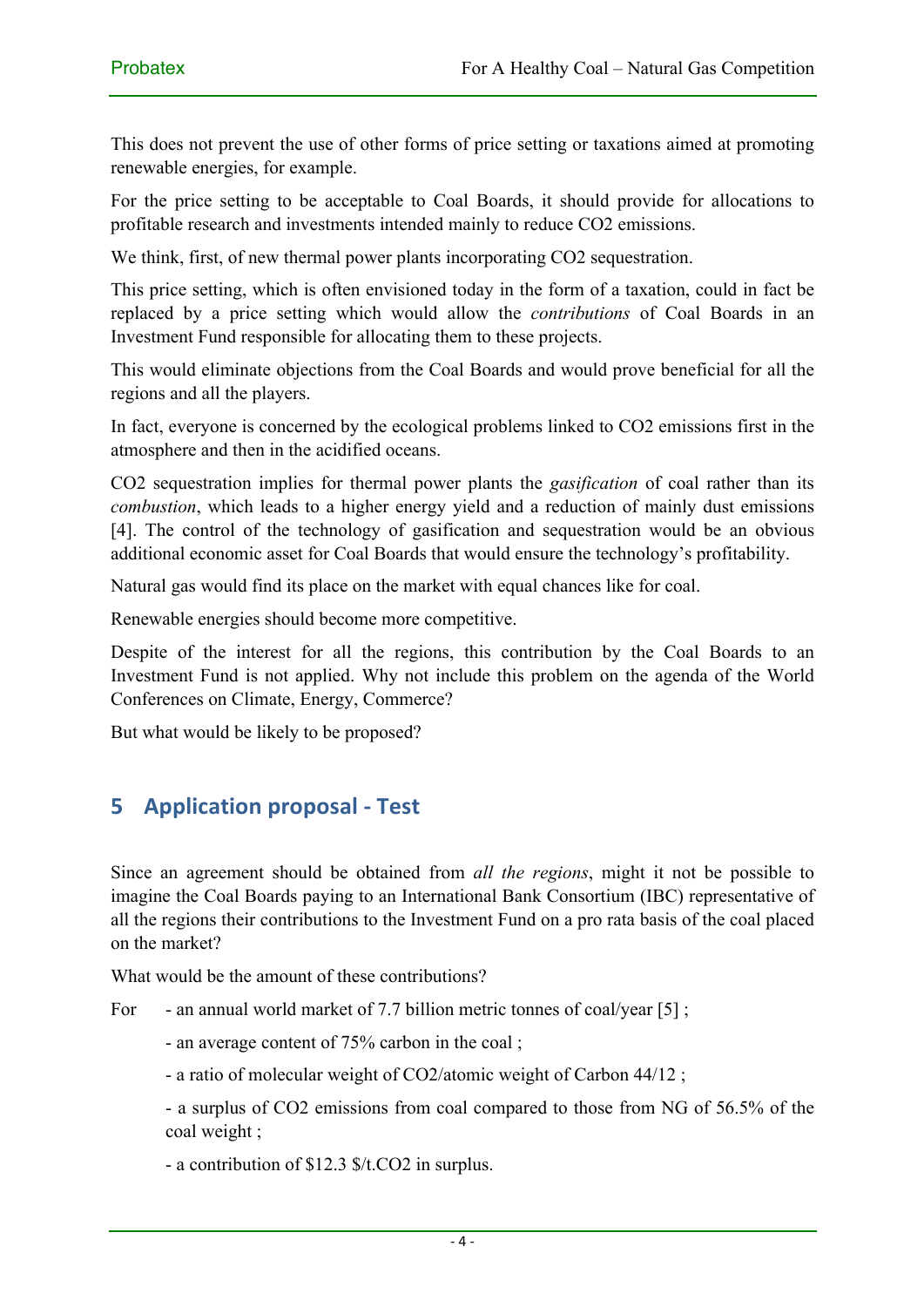#### **The Investment Fund would collect**

7 700 000 000 t x 0.75 x 44/12 x 0.565 x \$12.3/t.CO2/year, that is, \$**147 156 000 000/year.**

IBC would be in charge of the Investment Fund's management.

IBC would convert as a priority the Coal Board *contributions* into shares or bonds in the thermal power plants which incorporate CO2 sequestration.